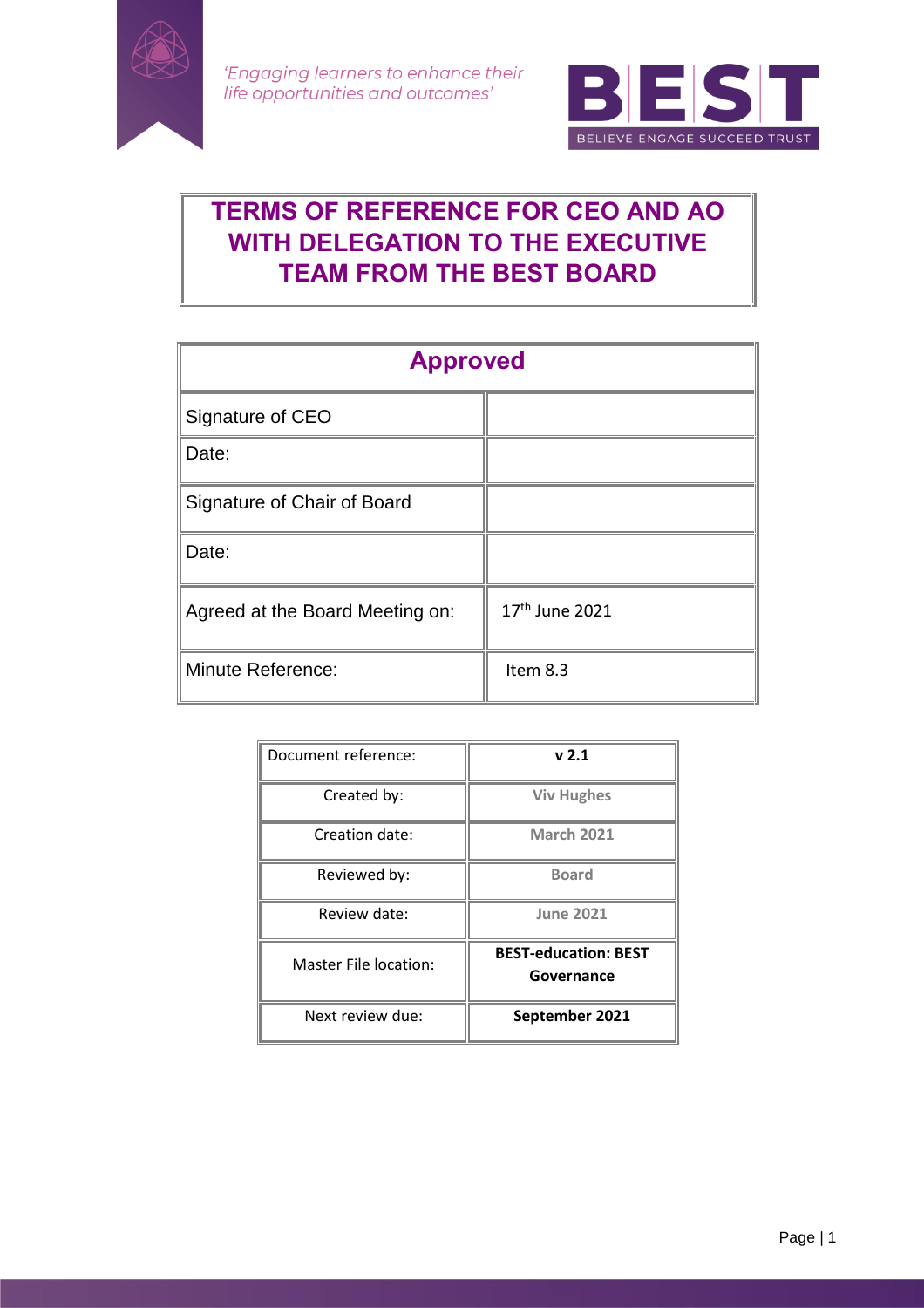# **CONTENTS**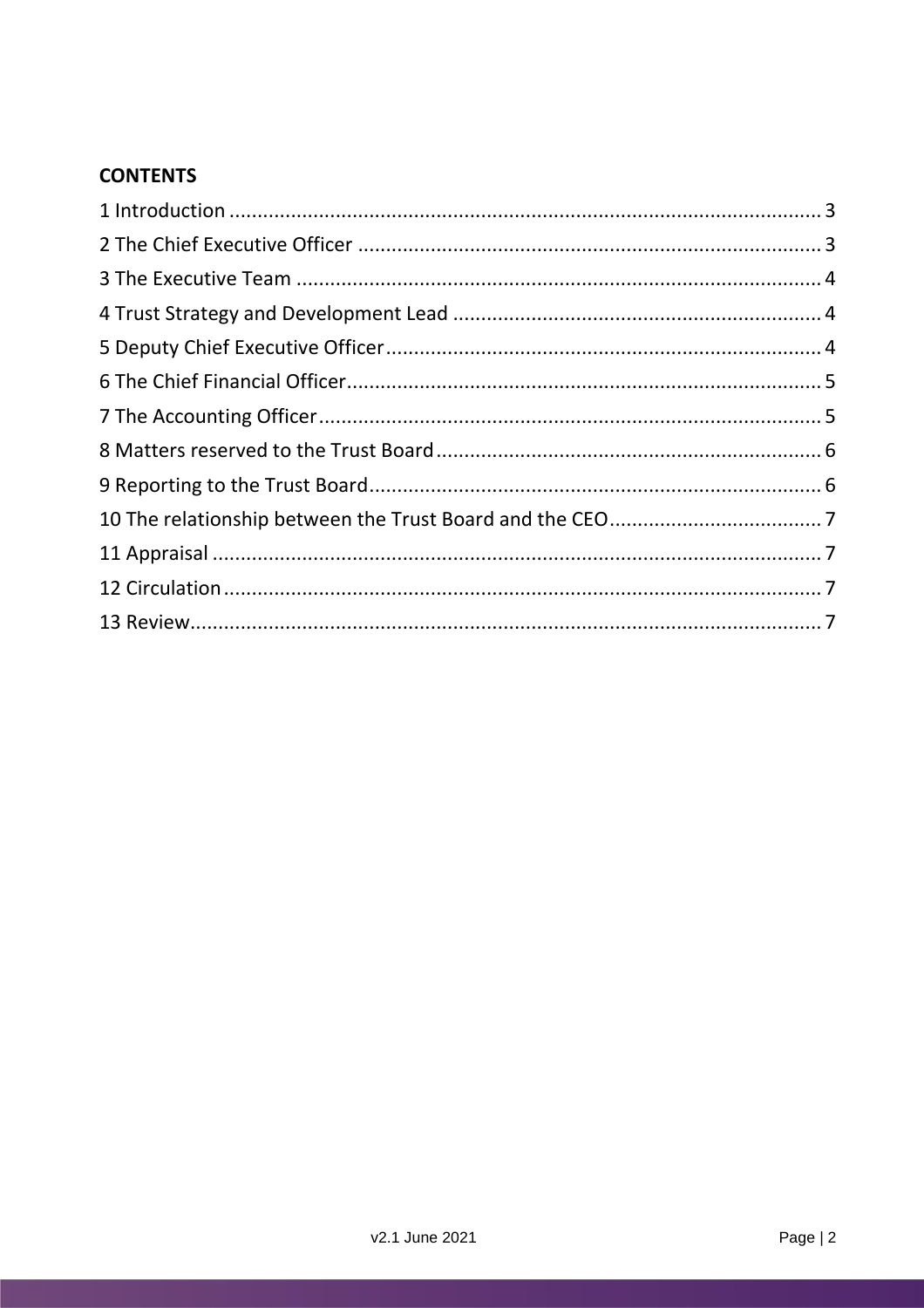## <span id="page-2-0"></span>**1 INTRODUCTION**

- 1.1 The purpose of these terms of reference<sup>1</sup> is to provide for the delegation of powers to the Chief Executive Officer (CEO) and to provide narrative around the relationship between the Trust Board and the Executive Team (as described in clauses 1.4 and 1.5) with a view to ensuring effective leadership and governance.
- 1.2 The relationship between the Trust Board and the Executive Team is characterised as a very strong and focussed partnership to realise a common vision and purpose.
- 1.3 The Scheme of Delegation Matrix and Terms of Reference provide clarity as to who are the decision makers for different types and levels of decisions.
- 1.4 The Executive Team, which includes the CEO, is the executive management arm of the BEST, focusing on operations and the educational performance of the schools.
- 1.5 The Executive Team includes the following posts:
	- 1.5.1 the Chief Executive Officer;
	- 1.5.3 the Trust Strategy and Development Lead (Deputy CEO); and
	- 1.5.4 the Chief Financial Officer.
- 1.6 The Executive Team shall have regard to the framework for inspecting schools in England under section 5 of the Education Act 2005 (as amended) issued by the Office for Standards in Education, Children's Services and Skills (Ofsted).
- 1.7 The Executive Team must operate within the guidance provided in:
	- 1. the essential trustee: what you need to know, what you need to do (CC3) (Charity Commission, May 2018 and its successors),
	- 2. the DfE Governance Handbook (October 2020 and its successors) and
	- 3. the DfE Competency Framework for Governance (Jan 2017 and its successors)
	- 4. the DfE Academy Trust Governance Structures and Role Descriptors (October 2020 and its successors) - all of which are available o[n www.gov.uk.](http://www.gov.uk/)
- 1.8 The Executive Team shall have regard to the Academies Financial Handbook (Sept 2020 and its successors), which is also available o[n www.gov.uk.](http://www.gov.uk/)
- 1.9 The CEO will chair the Executive Team. The Executive Team works directly with Headteacher Team and through this the staff in each school and the Hub LGBs and SIBs where they are in place to ensure that the required outcomes are achieved in accordance with the direction and vision of the Trust Board.

#### <span id="page-2-1"></span>**2 THE CHIEF EXECUTIVE OFFICER**

- 2.1 The Trust Board has appointed a CEO whose role is to provide professional leadership, strategic management and direction for the Trust and its schools. The members of the Trust have further approved the appointment of the CEO as an ex-officio Trustee.
- 2.2 The CEO reports to the Trust Board and shall comply with any reasonable direction by the Trust Board when acting on the Trust's behalf.

 $\overline{a}$ 

<sup>&</sup>lt;sup>1</sup> Adapted from Reach<sub>2</sub> Academy Trust ToRs.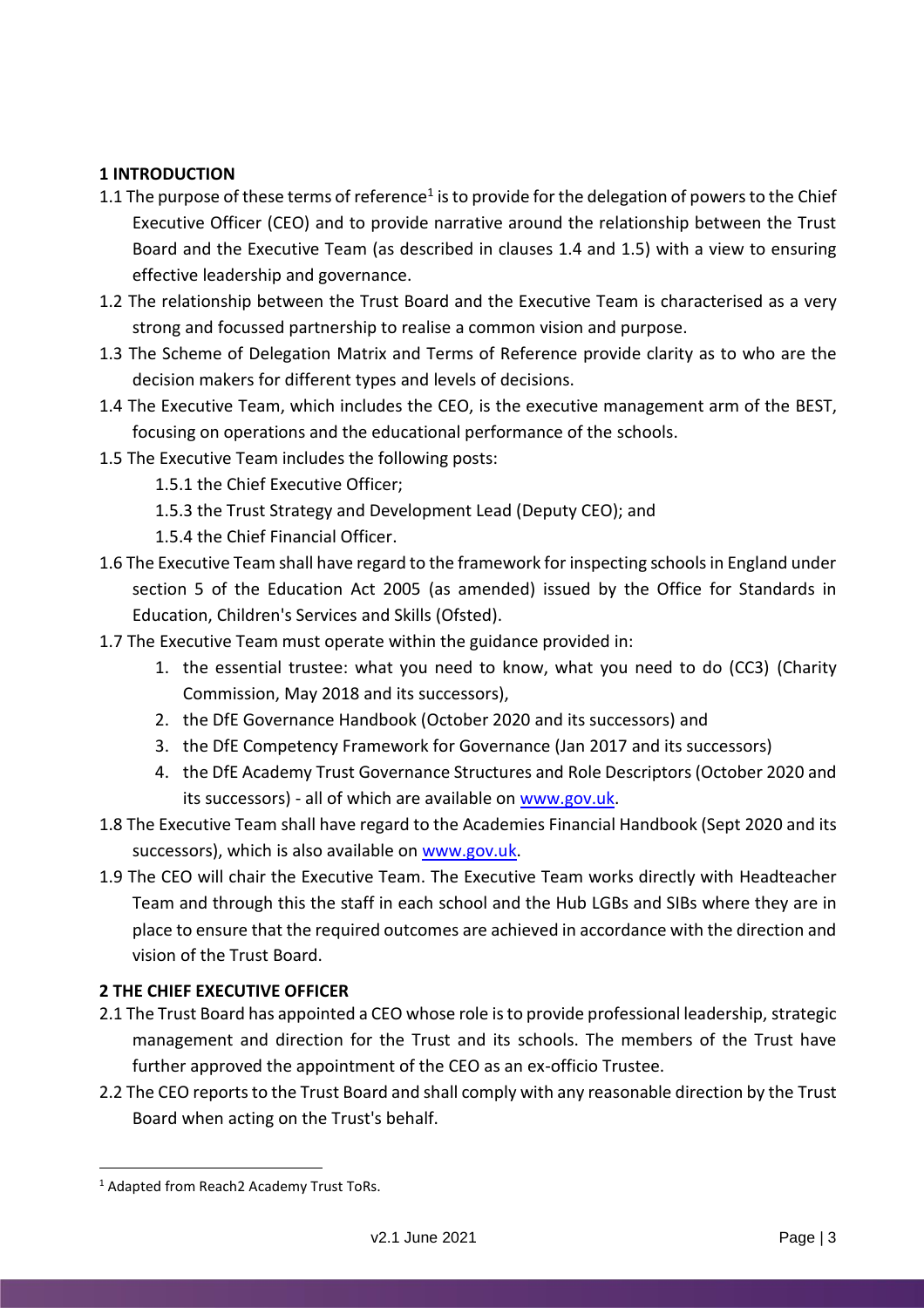2.3 Broadly, the CEO is responsible for:

2.3.1 the internal organisation, management and control of the Trust;

2.3.2 developing, articulating and implementing the Trust's strategic framework, in partnership with the Trust Strategy and Development Lead;

2.3.3 the implementation of all policies approved by the Trust Board; and

2.3.4 any further item identified for the Executive Team under the Scheme of Delegation; subject to any restrictions made by the Trust Board.

- 2.4 They will lead on Educational Standards, ensuring all schools work towards and meet Trust Educational KPIs.
- 2.5 The CEO will formulate aims, objectives, policies and targets for the Trust Board to consider, and will report to the Trust Board on progress at each meeting.
- 2.6 The CEO will have responsibility for ensuring the Trust's vision and ethos is promoted internally and externally.

# <span id="page-3-0"></span>**3 THE EXECUTIVE TEAM**

- 3.1 In fulfilling his or her role, the CEO is assisted by the Executive Team, in particular:
	- 3.1.1 Trust wide strategy and development including its implementation and co-ordination through school development planning is delegated by the CEO to the Trust Strategy and Development Lead; and
	- 3.1.2 Trust financial leadership, effective operation of Trust's financial systems and assistance in budget development and implementation of the budget is delegated by the CEO to the CFO.
- 3.2 The CEO may delegate such functions across the Executive Team, as he or she may reasonably consider appropriate.

# <span id="page-3-1"></span>**4 TRUST STRATEGY AND DEVELOPMENT LEAD**

- 4.1 The key responsibility of the Trust Strategy and Development Lead (TSDL) is to support the Trustees to identify and shape the Trust's Strategy and Development for Educational Excellence, Growth and Innovation and co-ordinate the delivery of the agreed Trust Strategy through the Executive Team and individual Trust schools.
- 4.3 The TSDL will be a member of the Executive Team, alongside the CEO and the CFO. They will be accountable to the Trust Board.
- 4.4 They will have responsibility for ensuring the Trust's vision and ethos is embedded across all Trust schools.
- 4.5 They will work with the Executive Team to ensure that BEST's three year budget plan will deliver against the Trust's Strategic Development Plan and ensure consistency with the Trust's Strategic Plan throughout the Trust.

# <span id="page-3-2"></span>**5 DEPUTY CHIEF EXECUTIVE OFFICER**

- 5.1 The key purposes of the Deputy CEO are:
	- 5.1.1 to deputise for the CEO, where this is required, in consultation with the CEO. This will include deputising for the CEO at both internal and external meetings.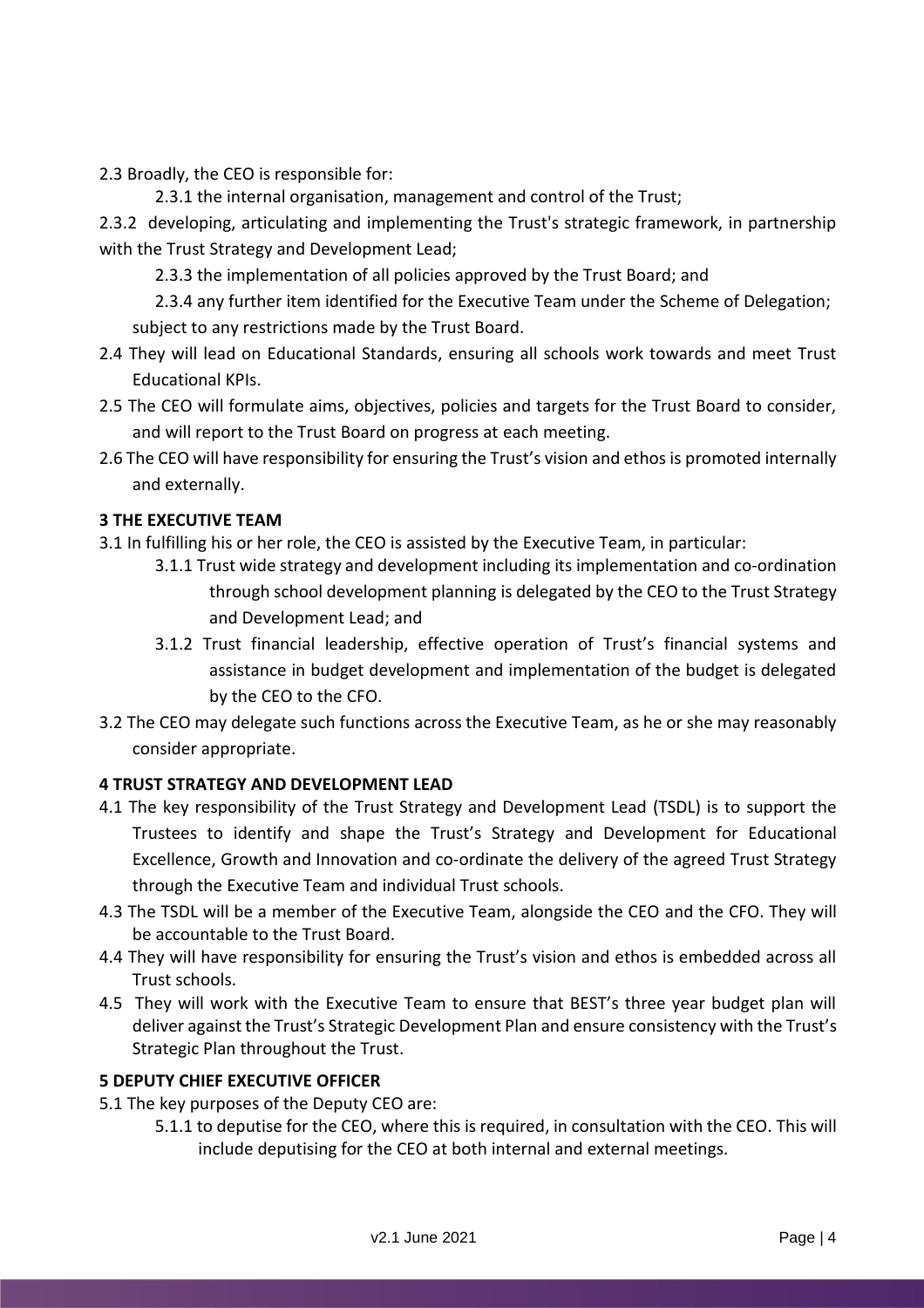5.1.2 to work with the CEO, including taking responsibility for tasks delegated to them by the CEO and the Trust Board.

5.2 The Deputy CEO will be a member of the Executive Team, alongside the CEO, TSDL and the CFO. They will be accountable to the Trust Board.

5.3 When deputising for the CEO, they will have responsibility for ensuring the Trust's vision and ethos is promoted internally and externally.

# <span id="page-4-0"></span>**6 THE CHIEF FINANCIAL OFFICER**

- 6.1 The key responsibilities of the Trust Chief financial Officer (CFO) are:
	- 6.1.1 to provide finance leadership, support and guidance for the finance function of the Trust, across all schools.
	- 6.1.2 to assist with all aspects of development and effective operation of BEST's financial systems and procedures.
	- 6.1.3 to set expectations of and assist in budget setting and monitoring, departmental budget, costing activities and development of budget profiles.
- 6.2 The Trust CFO will be a member of the Executive Team, along with the CEO, the and the Trust Strategy and Development Lead. They will be accountable to the Trust Board via its Finance and Audit Committee.

#### <span id="page-4-1"></span>**7 THE ACCOUNTING OFFICER**

- 7.1 The CEO shall have the role of Accounting Officer (AO), as set out in the Academies Financial Handbook (AFH) 2020 and its successors.
- 7.2 The role includes ensuring high standards of probity in the managements of public funds and in particular:
	- 7.2.1 **value for money**  this is about achieving the best possible educational outcomes through the economic, efficient and effective use of resources.
	- 7.2.2 **regularity**  dealing with all items of income and expenditure in accordance with legislation, the terms of funding agreement and the AFH, and compliance with the Trust's internal procedures.
	- 7.2.3 **propriety**  the requirement that expenditure and receipts should be dealt with in accordance with Parliament's intentions and the principles of parliamentary control – this covers standards of conduct, behaviour and corporate governance.
- 7.3 Included in the responsibilities of the AO is a duty to take appropriate action, if the Trust Board (or a Hub LGB or SIB) or the Chair of the Trust Board is contemplating a course of action that the AO considers would infringe the requirements of propriety or regularity (including the provisions of the Funding Agreement or other documents setting out the financial duties of the Trust Board or of any other rules governing the conduct of the Trust Board), or would not represent prudent or economic administration, or the efficient or effective discharge of the Trust Board's functions.
- 7.4 The AO may delegate or appoint others, such as the CFO or the TSDL or Deputy CEO, to assist in carrying out these functions.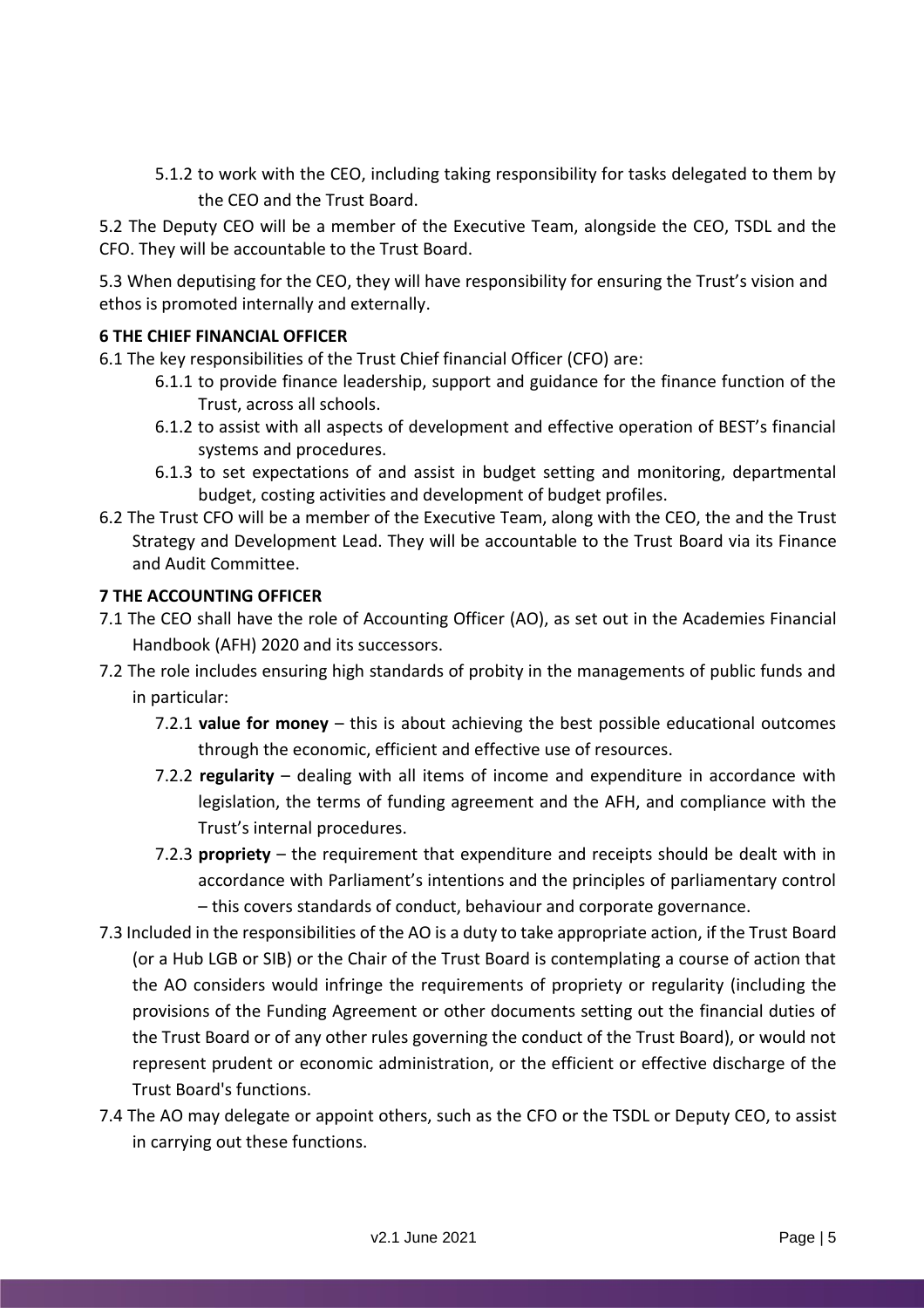#### <span id="page-5-0"></span>**8 MATTERS RESERVED TO THE TRUST BOARD**

- 8.1 Matters which are expressly reserved to the Trust Board are as specified in the Scheme of Delegation Matrix or as otherwise specified by the Trust Board.
- 8.2 In determining the division of roles between the Trust Board and the CEO (and the wider Executive Team), the Trust Board will have regard to the following principles:
	- 8.2.1 non-executive powers must be exercised by the Trustees personally and may not be delegated;
	- 8.2.2 the Hub LGBs and SIBs where in place, are not under the direction of the CEO (except for 4.3 above), as they report direct into the Trust Board.
	- 8.2.3 except when it is impracticable to do so, executive powers should be delegated to the CEO, who may authorise further delegation; and
	- 8.2.4 every act of delegation is only a delegation of powers and does not relieve the Trustees of responsibility.

#### <span id="page-5-1"></span>**9 REPORTING TO THE TRUST BOARD**

- 9.1 The CEO is responsible for the matters delegated to him or her by the Trust Board but the Trust Board retains responsibility for all strategic decisions in relation to the Trust, which the CEO will ensure are considered by the Trust Board.
- 9.2 In order to assist the Trust Board to safeguard and apply the Trust's assets in the most effective manner, the CEO will ensure that any significant or material matter that arises in the course of the Trust's operations is reported to the Trust Board, including in particular:
	- 9.2.1 special risk management issues, including insurance limits
	- 9.2.2 the avoidance of wrongful or fraudulent trading
	- 9.2.3 any correspondence from a regulator of a negative nature
	- 9.2.4 matters which are fall within the Charity Commission's definition of 'serious incidents' which require a report to the ESFA
	- 9.2.5 any matters which require referral to the Trust Board under the scheme of delegation of financial powers
	- 9.2.6 the acquisition and disposal of assets or liabilities with a value in excess of 1% of the Trust's net assets or income
	- 9.2.7 investments and capital projects which are material in the context of the Trust's net assets or income and
	- 9.2.8 contracts which are not in the ordinary course of the Trust's operations.
- 9.3 The CEO (or the Deputy CEO in his or her absence) shall:
	- 9.3.1 provide a report to the Trust Board in writing; and
	- 9.3.2 attend the Trust Board meeting to discuss the report, other relevant issues and answer questions.
- 9.4 The CEO shall maintain regular contact with the Chair of the Trust Board between Trust Board meetings and share all relevant information with them concerning the welfare and good